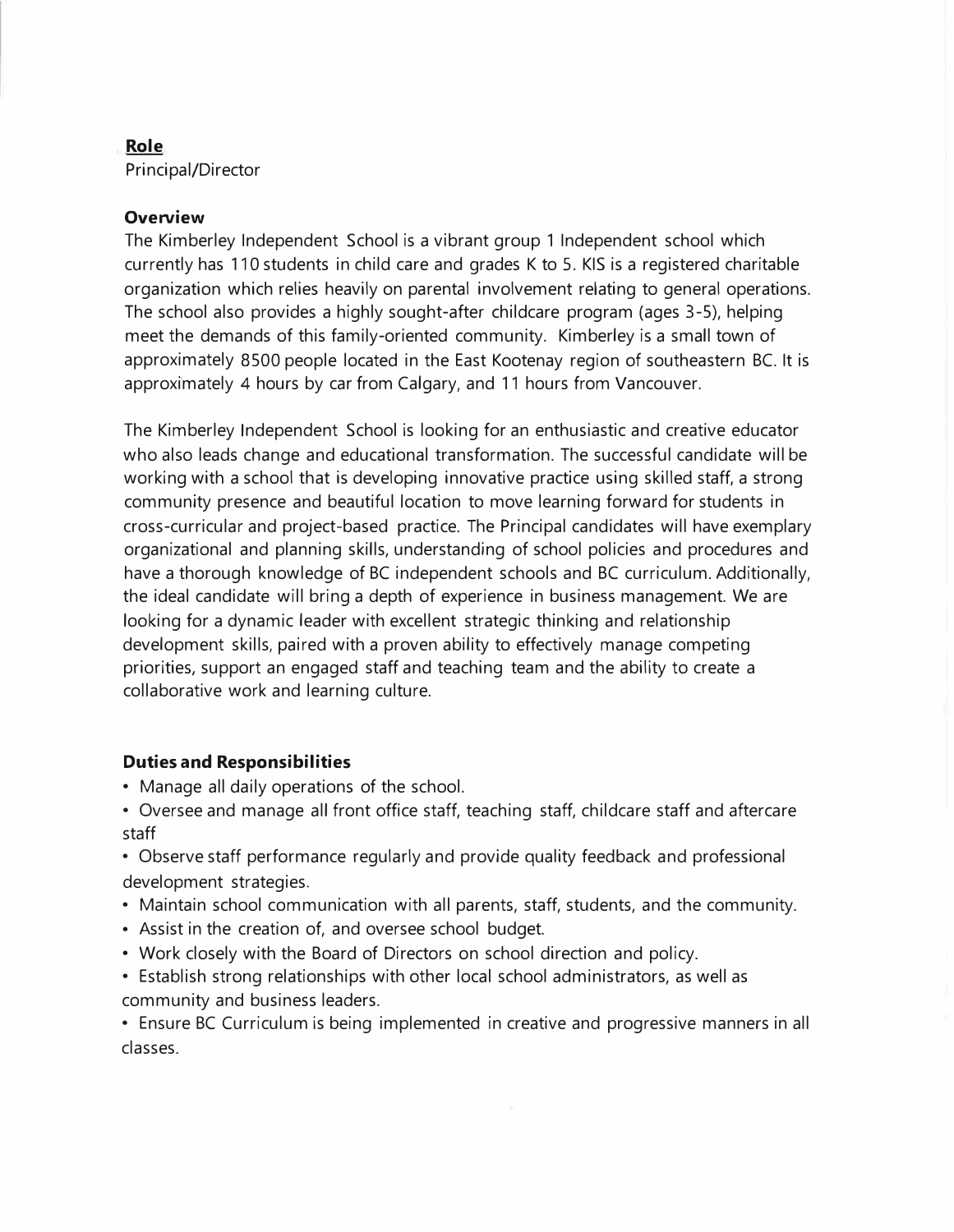• Ensure all licensing requirements are adhered to for the successful operation of the childcare program.

• Maintain communication with Ministry of Education. Share information with parents/staff where required.

· Oversee all essential school documentation (student files, report cards, IEP' s, teacher planning, field trips forms etc.)

• Work closely with Operations Manager to ensure financial and Ministry documents are complete, accurate, and submitted on time.

- Available for parent/staff/student concerns on short notice.
- Lead staff meetings.
- Work closely with school PAC.
- Lead school fundraisers, social events, and other functions.
- Lead staffing interviews and forming contracts.
- Assist with developing/implementing marketing, promotional strategies and strategic plans.

## **Essential Skills**

- Excellent interpersonal, communication, and leadership skills.
- In-depth knowledge of new BC curriculum K-9.
- Strong understanding of school policy
- Experience in delivering quality special education programs.
- Strong pedagogical experience and understanding of inquiry/place-based/hands-on learning.

• Experience with school-based technology (email, webpages, remind App, SMART board, social media).

- Understanding and knowledge of childcare protocols
- Strong role model for students
- Strong networking skills
- Knowledge in grant writing

**Qualifications:** 

- Valid professional Teaching Certificate with TRB required.
- 5+ years full-time teaching experience at elementary/intermediate levels required.
- Holding or working toward relevant Masters program strongly preferred.
- Experience in business management strongly preferred
- Experience in school administration strongly preferred.

Resume

Cover Letter